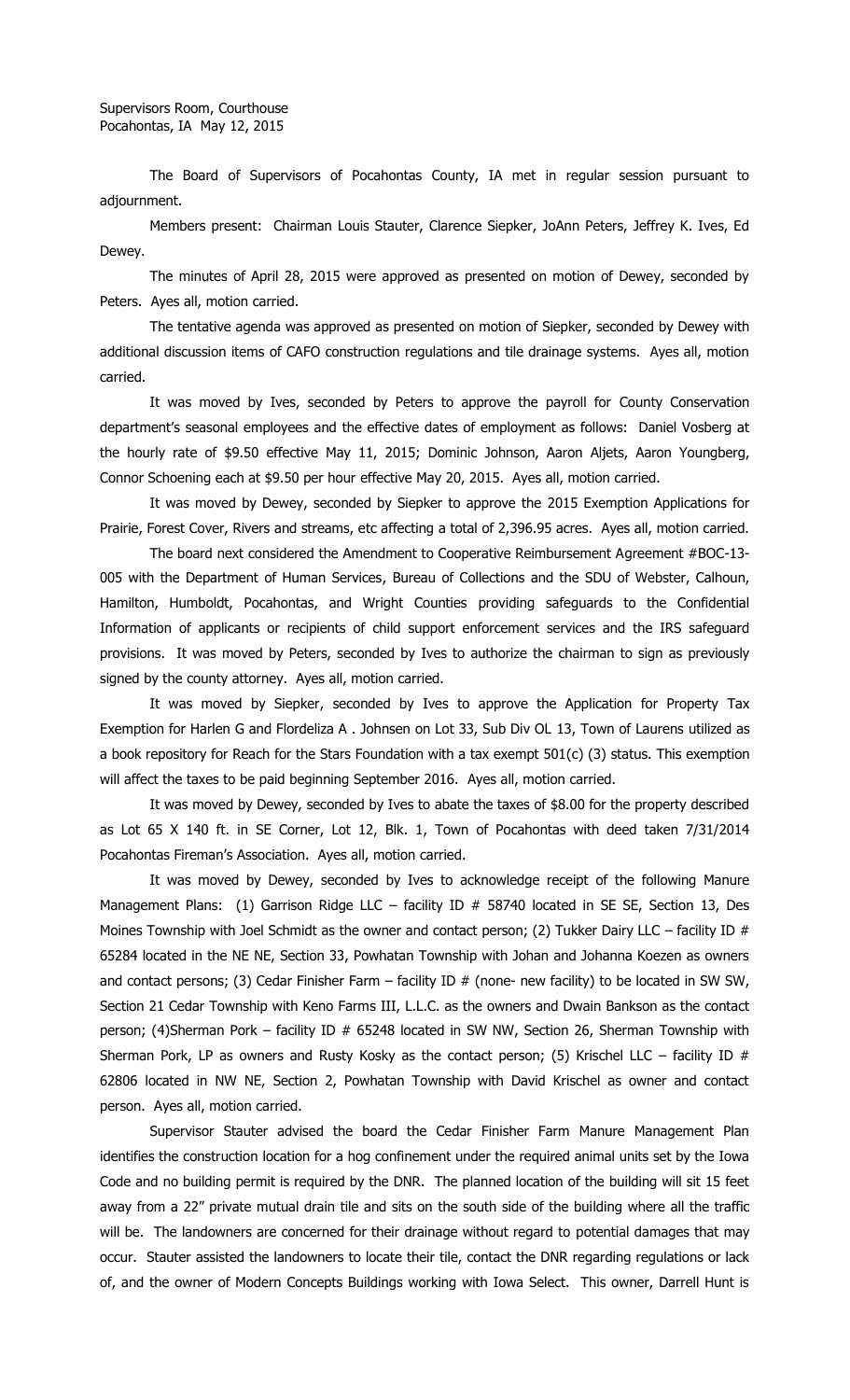scheduled to meet with the landowners Wednesday to hopefully reposition the building on the property. The landowners are not opposed to the facility, however they are concerned about their drainage.

At 10:20 a.m. the Board met telephonically with the Calhoun County Board of Supervisors as Jt. Drainage District Trustees for D.D. 1-54 and D.D. 173-67, and D.D. 35-37 with the minutes recorded in the appropriate drainage records.

The board next reviewed several joint drainage district claims for approval. It was moved by Ives, seconded by Peters to approve the work order of I & S Group for proposed tile repair in the amount of \$800.00 for removal of 24" clay tile and install 10' of 24" dual wall HDPE pipe in NW NW, Section 12, Williams Township, Calhoun County with Weiston Ag Services designated contractor. Ayes all, motion carried.

It was moved by Peters, seconded by Siepker to approve payment of repairs to tile outlets not discovered during construction to Healy Excavating in the amount of \$3,750.00 with Buena Vista County being the payee. Ayes all, motion carried.

It was moved by Ives, seconded by Dewey to approve the claim of Pocahontas County Secondary Roads for 18" x 20' CMP for Section 19, Powhatan Township (Ryan Peterson) on JT. D.D. 63 with Pocahontas County being the payee. Ayes all, motion carried.

It was moved by Ives, seconded by Peters to approve the claim for FEMA repairs to Jt. D.D. 63 claimed by Bolton & Menk, Inc in the amount of \$296.50. Ayes all, motion carried.

It was moved by Peters, seconded by Siepker to approve the claim of Pocahontas County Secondary Roads for 20' x 6" CMP in the amount of \$89.60 and 20' X 15" CMP for repairs in Section 27, Colfax Township (Gary Klassen) with Calhoun County as the payee. Ayes all, motion carried.

It was moved by Siepker, seconded by Dewey to approve the claim of Bolten and Menk, Inc in the amount of \$1,143.50 for preparing the report for repairs for Jt. D.D. 43-72 with Calhoun County being the payee. Ayes all, motion carried.

It was moved by Ives, seconded by Siepker to approve the final claim for Jt. D.D. 36 by I & S Group, Storm Lake for final closeout in the amount of \$673.75 with Pocahontas County being the payee. Ayes all, motion carried.

It was moved by Dewey, seconded by Ives to approve Pay Estimate No. 2 in the amount of \$306,981.00 for Drainage District No. 8 West Tile Improvement project (No. P11.106425) Ayes all, motion carried.

The following claims were audited and allowed:

| A & M Laundry        | Supplies          | 100.29    | $1\,$          |
|----------------------|-------------------|-----------|----------------|
| AT&T                 | Phone             | 31.18     | $1\,$          |
| Adv Systems          | Copier Main Ex    | 278.72    | $1\,$          |
| Ag Partners          | Fuel              | 1030.12   | $\mathbf 1$    |
| Airgas USA           | Supplies          | 333.36    | $\mathbf 1$    |
| P Alexander          | Phone/Mileage     | 585.52    | $\mathbf 1$    |
| Alliant Energy       | Utilities         | 275.67    | $\mathbf 1$    |
| Alpha Excavating     | Services          | 100.00    | $\mathbf 1$    |
| Alta Implement       | Parts             | 113.08    | $1\,$          |
| Arnold Motor         | Parts             | 947.92    | $\overline{c}$ |
| Bailey Nurseries Inc | Trees             | 20187.94  | $\mathbf 1$    |
| Client               | Services          | 119.00    | $1\,$          |
| S Bailey             | Meal              | 12.49     | $\mathbf 1$    |
| Bob Barker Co.       | Supplies          | 266.33    | $\mathbf 1$    |
| A Beneke             | Co Atty Exp       | 4309.42   | $\,1\,$        |
| BV Co Journal        | Publications      | 388.88    | $\overline{c}$ |
| Cal Co ECA           | Utilities         | 59.82     | $\mathbf 1$    |
| Campbell Supply      | Parts             | 72.94     | $\mathbf 1$    |
| Carpenter Uniform    | Uniforms          | 272.28    | $\overline{c}$ |
| Cedar Falls Const    | Concrete Patching | 372679.96 | $\mathbf 1$    |
| CenturyLink          | Phone             | 202.14    | 5              |
| J Conlin             | Mileage           | 25.00     | $1\,$          |
| O Cressler           | Mileage           | 233.50    | $1\,$          |
| B Dahl               | Phone/Mileage     | 463.82    | $1\,$          |
| Dataline Assoc       | Toner             | 424.95    | $1\,$          |
| DD 29 Main           | Reimbursement     | 4059.00   | $1\,$          |
|                      |                   |           |                |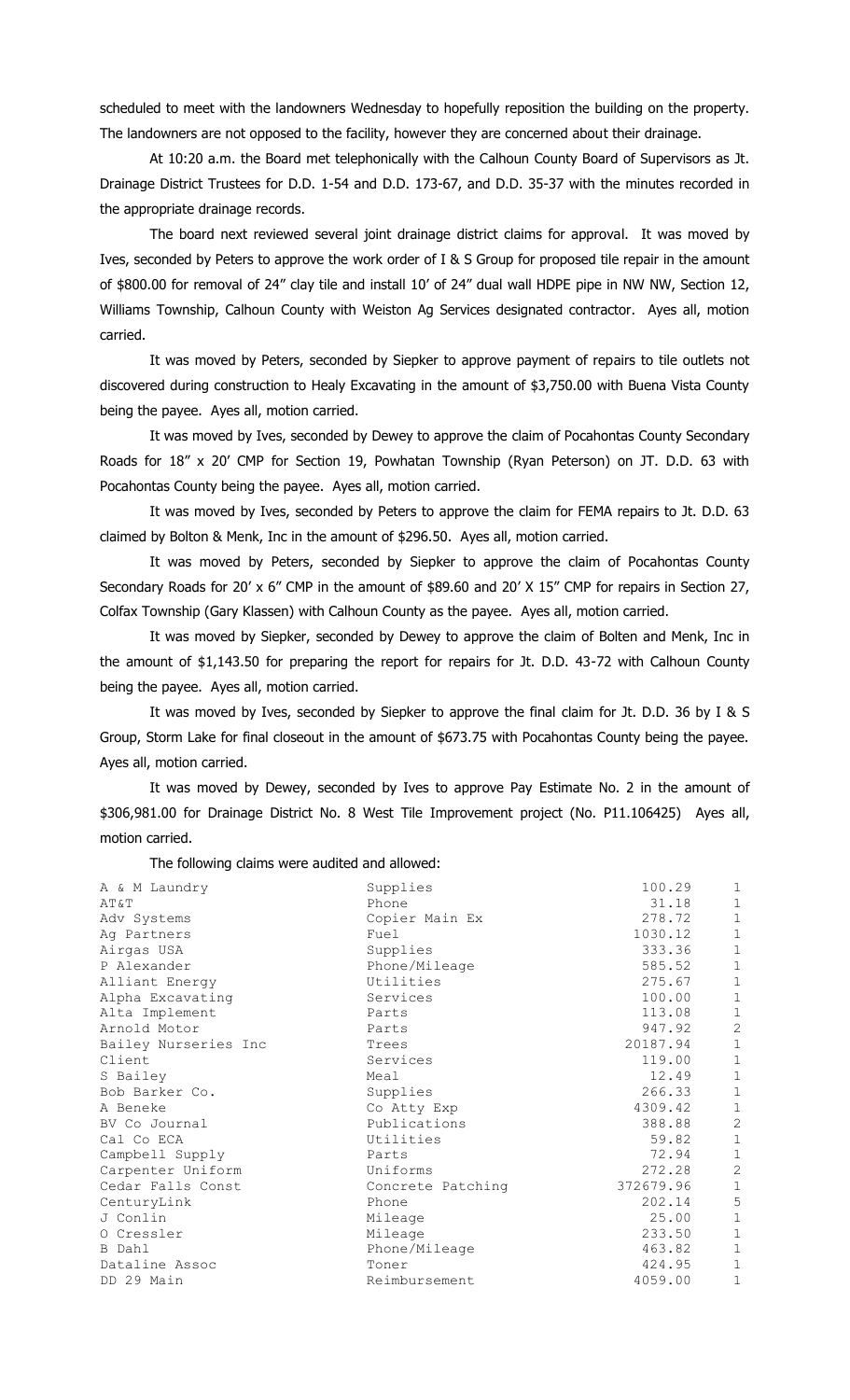| Del City                            | Supplies                              | 21.05              | 1                              |
|-------------------------------------|---------------------------------------|--------------------|--------------------------------|
| Deyta                               | HHCahps Fee                           | 90.00              | $\mathbf{1}$                   |
| Dist III Treas                      | Dues                                  | 25.00              | $\mathbf{1}$                   |
| Dixon Insurance                     | Ins/Bond Ser                          | 231.00<br>31.00    | $\mathbf{1}$<br>$\mathbf{1}$   |
| Dollar Gen<br>Doolittle Oil         | Supplies<br>Supplies                  | 496.32             | $\mathbf{1}$                   |
| Electronic Special                  | Repairs/Main                          | 1735.89            | $\mathbf{1}$                   |
| Evertek                             | Internet                              | 36.30              | $\mathbf{1}$                   |
| Farm & Home                         | Supplies                              | 147.08             | 3                              |
| Farm News                           | Publication/Ads                       | 115.00             | $\mathbf{1}$                   |
| Fastenal Co                         | Parts                                 | 157.20             | $\mathbf{1}$                   |
| D Ferguson                          | Phone/Mileage                         | 225.00             | $\mathbf{1}$                   |
| Genesis<br>Godbersen Const          | Janitorial                            | 750.00<br>4739.05  | $\mathbf{1}$<br>$\mathbf{1}$   |
| Graffix                             | Constr Repairs<br>Supplies            | 13.03              | 1                              |
| Great Am Fin                        | Copier Lease                          | 70.73              | $\mathbf{1}$                   |
| Lee Hamilton                        | Socket                                | 49.75              | $\mathbf{1}$                   |
| Harrison CO E911                    | Printer                               | 50.00              | $\mathbf{1}$                   |
| Hilton                              | Lodging                               | 413.45             | $\mathbf{1}$                   |
| K Hoffman                           | CVA Mileage                           | 17.00              | $\mathbf{1}$                   |
| Holiday Inn                         | Lodging                               | 924.21             | $\mathbf{2}$                   |
| J Hubbell<br>IAHC                   | Feed/Sup                              | 6.40               | $\mathbf{1}$<br>$\mathbf{1}$   |
| ISACA                               | Training<br>Dues                      | 20.00<br>300.00    | 2                              |
| IHCA                                | Training                              | 825.00             | $\mathbf{1}$                   |
| ILEA                                | Training                              | 65.00              | $\mathbf{1}$                   |
| K Jepsen                            | Mileage                               | 37.07              | $\mathbf{1}$                   |
| R Jergens                           | Mileage                               | 142.00             | $\overline{c}$                 |
| Johnston Auto                       | Supplies                              | 245.60             | $\mathbf{1}$                   |
| F Kelly                             | CVA Mileage                           | 17.00              | $\mathbf{1}$                   |
| Krueger Survey                      | Surveying                             | 600.00             | $\mathbf{1}$                   |
| B Larsen                            | Transport Ex                          | 8.12               | $\mathbf{1}$                   |
| Laurens Municipal                   | Utilities                             | 326.08             | $\mathbf{1}$                   |
| Laurens Sun                         | Publications                          | 566.01             | $\mathbf{2}$                   |
| Liberty Tire                        | Tire Recycling                        | 476.77             | $\mathbf{2}$                   |
| Martin Marietta                     | Rdstone                               | 250.90             | $\mathbf{1}$                   |
| K Metzger                           | Phone/Mileage                         | 394.53             | $\mathbf{1}$                   |
| MidAmeri Energy<br>P Mooney         | Utilities<br>Med Exam Invest Training | 189.50<br>431.60   | $\mathbf{1}$<br>$\,1\,$        |
| Murphy Tractor                      | Parts                                 | 786.86             | 1                              |
| N IA Telecom                        | Phone                                 | 2318.02            | 2                              |
| NW Comm                             | Internet                              | 445.60             | $\mathbf{2}$                   |
| Office Elements                     | Supplies                              | 3324.13            | 13                             |
| Office Systems                      | Copier Main                           | 55.55              | 1                              |
| Owen/King                           | SIR                                   | 35.10              | $\mathbf{1}$                   |
| Palmer Mutual Tel                   | Telephone                             | 314.92             | $\mathbf{1}$                   |
| City of Palmer                      | Utilities                             | 81.00              | $\mathbf{1}$                   |
| L Peterson                          | CSB Supplies                          | 361.99             | $\sqrt{4}$                     |
| Po Co Aud                           | T1 Phone                              | 84.24              | $\overline{c}$                 |
| Po Co Consy                         | Trees                                 | 531.00             | $\mathbf{1}$<br>$\mathbf{1}$   |
| Po Co Home Care<br>Po Co Pub Health | Services<br>Assess Ser                | 7599.00<br>21.77   | $\mathbf{1}$                   |
| Po Co Solid Waste                   | Rural Waste                           | 8766.97            | $\mathbf{1}$                   |
| Poca Comm Hospital                  | Services                              | 2610.20            | $\mathbf{1}$                   |
| Poca Equip                          | Sup/Repairs                           | 108.60             | $\mathbf{1}$                   |
| Poca Ford                           | Main Ser                              | 608.48             | $\mathbf{1}$                   |
| Poca Lumber                         | Supplies                              | 102.36             | $\,1\,$                        |
| Poca Off Supply                     | Supplies                              | 99.48              | $\mathcal{S}$                  |
| Poca Sales & Serv                   | Repairs/Main                          | 32.95              | $\mathbf{1}$                   |
| Poca St Bank                        | Rent/Fees                             | 105.00             | $\mathbf{1}$                   |
| City-Pocahontas                     | Utilities                             | 4183.80            | 8                              |
| Pro Co-Op                           | Fuel/Servcs                           | 14392.75           | 4                              |
| RAM Systems                         | Maintenance                           | 545.00             | $\mathbf{1}$<br>$\overline{4}$ |
| Record Dem<br>Rehab Systems Inc     | Publications<br>Services              | 1392.21<br>1125.00 | $\mathbf{1}$                   |
| Reliable Off Sup                    | Supplies                              | 88.79              | $\mathbf{1}$                   |
| Reserve Acct                        | Postage                               | 3000.00            | $\mathbf{1}$                   |
| S Richardson                        | Phone/Mileage                         | 44.79              | $\mathbf{1}$                   |
| City-Rolfe                          | Utilities                             | 153.57             | $\mathbf{1}$                   |
| Rubber Inc                          | Parts                                 | 76.30              | $\mathbf{1}$                   |
| Seiler App                          | Repair Ser                            | 679.00             | 2                              |
| Solutions                           | Comp Main/Supplies                    | 3768.28            | $\mathbf{1}$                   |
| D Stall                             | Phone/Mileage                         | 603.84             | $\mathbf{1}$                   |
| Unity Point                         | Services                              | 108.00             | $\mathbf{1}$                   |
| US Cellular                         | Phone                                 | 382.47             | 4                              |
| USPS                                | Postal Meter                          | 1201.45            | $\overline{c}$                 |